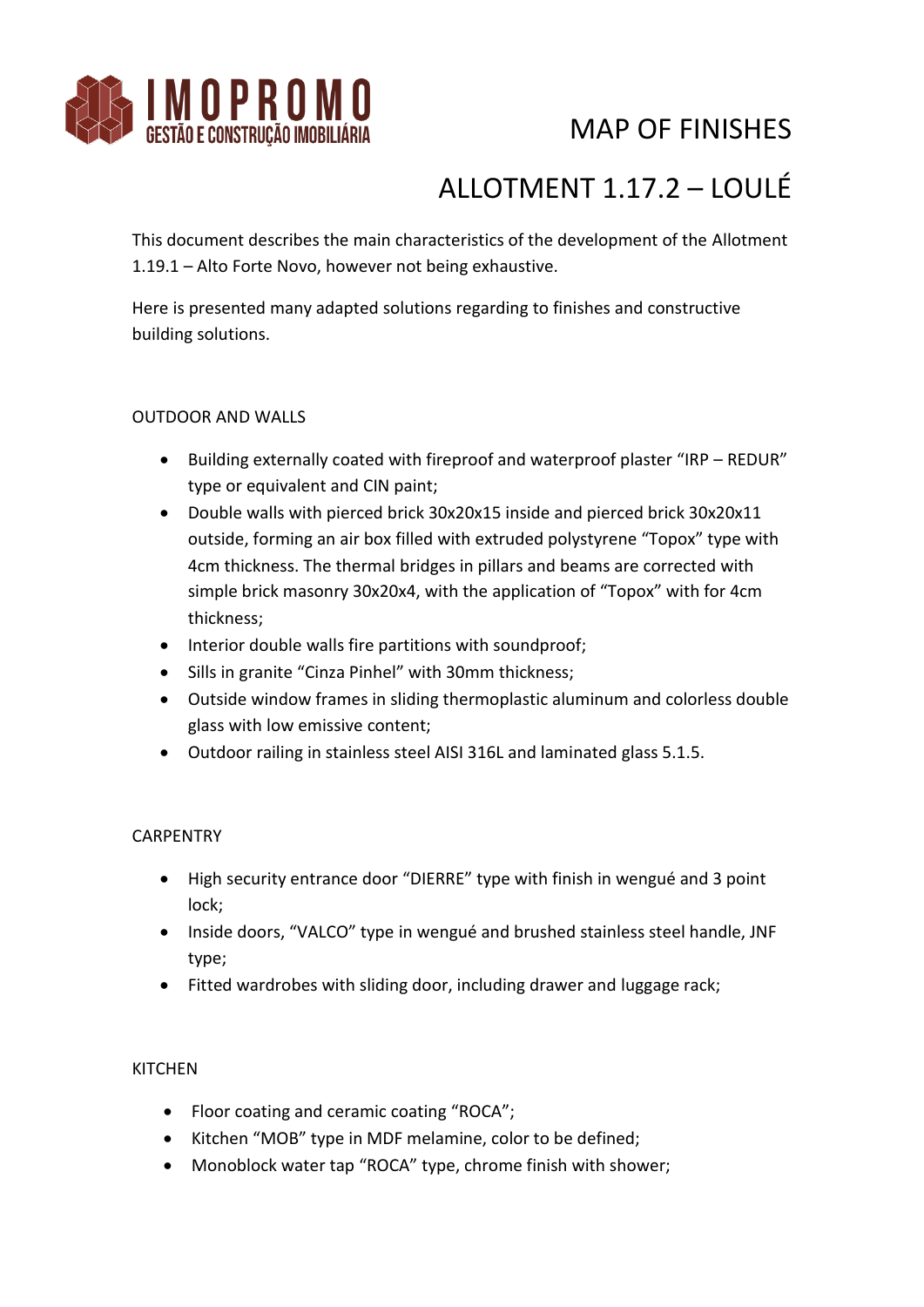

# MAP OF FINISHES ALLOTMENT 1.17.2 – LOULÉ

- Exhaust fan , plate hob, fridge and freezer, dishwasher and washing machine brand Whirlpool or equivalent;
- Smokey grey counter top or equivalent;

### SANITARY FACILITIES

### MAIN BATHROOM

- Coating and floor coating "ROCA" type;
- Sanitary porcelain "ROCA" type, The Gap model or equivalent;
- Bath "ROCA" type, Sureste model or equivalent;
- Water tap "ROCA" type with automatic discharge valve, Vectra model or equivalent;
- Water tap "ROCA", Vectra model, chrome finish with automatic inverter , flexible shower and articulated support (for shower and bath);
- Bathroom furniture "ROCA" type, Victoria model, wengué or equivalent.

### MASTER BATHROOM

- Coating and floor coating "ROCA" type;
- Bathroom furniture, Victoria model, wengué or equivalent;
- Sanitary porcelain "ROCA", The Gap model or equivalent;
- Shower tray "ROCA" type, Malta model or equivalent;
- Water tap "ROCA" type with automatic discharge valve, Vectra model or equivalent;
- Water tap "ROCA" type, Vectra model, chrome finish with automatic inverter, flexible shower and articulated support (for shower).

### **CEILINGS**

 Plasterboard false ceilings in baths, kitchen and common areas, with recessed lighting;